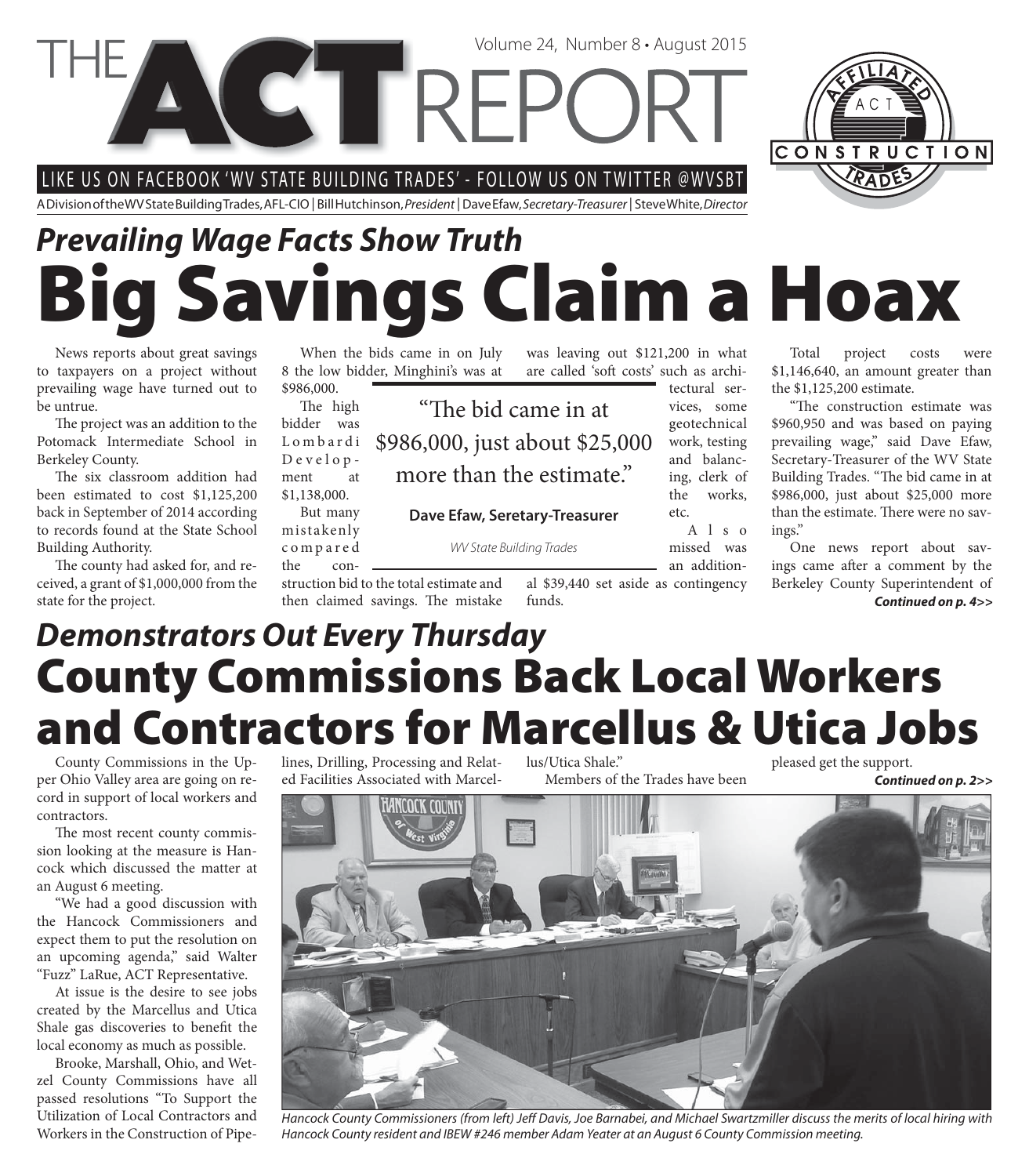#### **PW Survey Underway, Results in October**

Even though the new prevailing wage survey is under attack it is still underway. WorkForce is expected to complete the process by September 30.

Representatives from the trades predict the wage determinations to be lower than current wage rates based on the simple fact that a different math formula is being used.

However the good return rate from contractors, now over 40 percent, means the data is the most reliable available.

Current wages are calculated on a "majority rule" method which means if a rate is paid more than 50 percent of the time that rate becomes the established prevailing wage.

The new method uses a math average so even if the union rate is used a majority of the time the nonunion wage rates are averaged in resulting in lower rates.

"We expect some parts of the state to see significantly lower rates but we also expect in areas where we do most of the work the rates to be much closer to what our contracts require," said Steve White, ACT Director.

According to White some interesting facts have already emerged.

Contractor participation in the survey has already exceeded that of past years.

A news report said that almost 2100 of the 5200 surveys sent out had been returned.

The high return rate should quiet critics who complained about low survey numbers in the past.

Republican leaders who argued against a new survey have pushed a survey already done by the Bureau of Labor Statistics (BLS).

"The number of contractors participating in the BLS survey is around 200 each year, WorkForce is getting ten times that many," said White. "The new survey is better data because even BLS says their data is wrong for prevailing wage purposes

because it includes residential rates, has no fringe benefits, and many other reasons."

Republican leaders now say they don't want fringe benefits like pension and health care to be counted.

However that question was specifically asked by Senate Minority Leader Jeff Kessler (D-Marshall) when the bill was on its final vote in the State Senate.

Senate Majority Leader Mitch

#### *Local Jobs*

#### *Continued from Page 1*

"We have been frustrated by the many jobs our members have lost from companies importing workers," said Kyle Brown, newly elected President of the Upper Ohio Valley Building Trades Council and Business Manager for IBEW Local 246 in Steubenville.

Carmichael (R-Jackson) answered that pension and health care numbers were to be included in the calculations.

"We had a deal to let the experts decide the best wage calculation method but House and Senate leaders are now going back on their word, said White. "They simply want low wages and no benefits even if that means no savings for taxpayers and lost jobs for our contractors." ■

That frustration has led area workers to stage roadside demonstrations at various locations every Thursday for the past two months. The theme is "Demand Local Jobs for Local Workers" where dozens and at times hundreds of workers line the streets holding signs for the public.

# **Governor Promotes UA Local 486 Accept- Apprenticeship ing Applications for WV Apprenticeship**

UA Local 486 Plumbers & Steamfitters Joint Apprenticeship Training Committee will be accepting applications for their Martinsburg, WV apprenticeship. Applications will be accepted through August 31, 2015.

The five year program teaches pipefitting, plumbing, welding, and HVACR skills both on-the-job and in a classroom setting. Starting pay is \$14.74 plus benefits.

Applications can be submitted at Borlie Mechanical, 5521 Tabler Station Road, Inwood, WV 25428 (see Robert Parker), Monday through Friday from 7:00 AM to 4:00 PM. There is a \$ 75.00 non-refundable processing fee, payable by money order only, due at time of application.

If you would like an application mailed or have any questions, please call 410-866-5313 and press "0" for the operator. Our website is www.486school.com.

Applicants must have a high school diploma or equivalent, a valid driver's license, and be eligible to work in the US. Applicants must be able to obtain a Maryland Plumber and HVAC apprentice license, and WV Plumber-in-Training license. A drivers license or valid government issued ID is required at time of application. Applicants should live in Allegany, Washington, or Frederick Counties in MD or Berkeley, Jefferson or Morgan Counties in WV.

A math test, as well as a physical and drug screening will be required.

No applicant shall be rejected because of race, creed, color, sex or national origin.



Governor Earl Ray Tomblin tries his hand at bricklaying as Bricklayers District Council training coordinator Brian Greynolds looks on. Governor Tomblin dropped in during the Bricklayers apprenticeship recruitment effort to help bring attention to the benefits of skills training.

The mid-July event took place in Charleston across from a local Work-Force office where the Bricklayers apprenticeship program had set up to promote their apprenticeship program.

"We were very happy to have the Governor show up, and the press that came with him, to bring attention to the great opportunity apprenticeship programs like ours provide," said Steve Ruble, a representative of the Bricklayers District Council.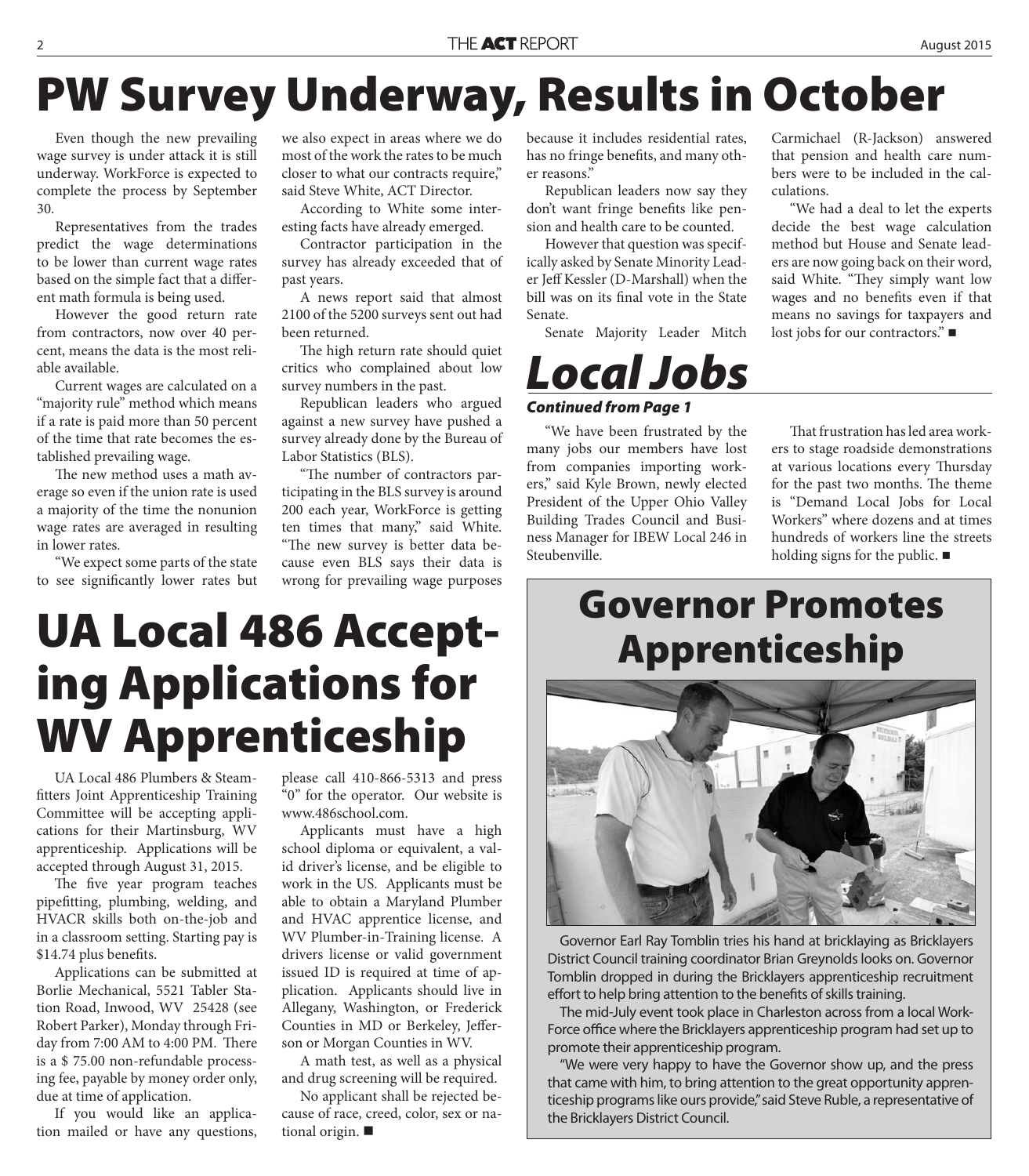## **Charges Filed Against Bilfinger-Westcon Project Manager Who Threatened Agent**

A project manager for the construction company Bilfinger-Westcon threatened an Operating Engineers 132 Business Agent not once but twice.

According to Eran Molz, Business Agent for Local 132, on July 15 he stopped by the MarkWest gas processing facility being built at Mobley, WV in Wetzel County. A number of contractors are working at the site, both union and nonunion.

When Molz went to nonunion Bilfinger-Westcon's onsite office the Project Manager, A.C. Miller, not

only threatened to attack Molz if he didn't leave the job site, he also called Molz the following week and told him he knew where Molz lived and would take some sort of action if Molz did not 'back off '.

At issue is a member of the Operating Engineers from out of the area working for Bilfinger-Westcon. Molz had been trying to inform him he was in violation of his union commitment by working nonunion.

Apparently Miller was upset when he heard the Operator was leaving to return to Kentucky. That is when he called Molz.

With the threats escalating the West Virginia State Police were contacted as well as a representative for the contractor at their U.S. headquarters in Bismarck, North Dakota.

The National Labor Relations Board has also been contacted and is investigating an unfair labor practice complaint filed by Local 132.

A related issue included in the unfair labor practice complaint is the termination of an Operating Engineer member by a different contractor working at the same site. The contractor wrote a letter stating the

project owner, MarkWest, demanded the person be removed from the site.

Local 132 believes the termination is related to the Bilfinger-Westcon incident. "We stand behind our members and agents, they are doing their job every day," said Chuck Parker, Business Manager for Local 132. "We are asking the National Labor Relation Board to intervene and protect our rights."

Bilfinger-Westcon is part of the international construction giant Bilfinger based in Germany. They describe themselves as an international engineering and services group.

#### **WV Laborers Offer Apprenticeship Opportunities**

Craft Laborers' Joint Apprenticeship The West Virginia Construction and Training Committee accept applications year round.

Those interested can apply at any WorkForce WV Employment Services Office.

Applicants must be at least 18 years old; have a high school diploma, GED or pass a test administered by WorkForce (if you are to test check times with WorkForce); have a valid driver's license; and be physically able to perform the work of the trade.

A substance abuse test will be required at some point in the process.

Documents such as a copy of a birth certificate, a valid driver's license, transcripts of grades and proof of a high school degree or GED will be requested at a later date.

The apprenticeship program consists of a combination of on-the-job training and hands-on classroom training.

The WV Laborers' Training Center in Mineral Wells provides 408 hours of classroom and hands-on training free of charge including meals and lodging.

Apprentices will also learn on the job in their home areas while earning a paycheck, for a total of 4000 hours, approximately two years.

Upon completion of the program apprentices will have earned Journeyman status and receive a certificate from the U.S. Department of Labor.

The areas of training provide a wide variety of skills to ensure highly productive workers will have successful careers.

Topics include pipelaying, mason tending, instrument reading, environmental remediation and much more.

The recruitment, selection, employment and training of apprentices shall be without discrimination because of race, color, religion, national origin or sex.

For more information visit their web site www.wvccl.org or to receive a free brochure send a self-addressed stamped envelope to: West Virginia Laborers' Training Center, P.O. Box 6, Mineral Wells, WV 26150.

#### **Plumbers & Pipefitters 625 Apprenticeship Program featured in Public Affairs TV Show**



Plumbers and Pipefitters Local 625 apprenticeship coordinator Brett Matthews (center) is being interviewed by (from left) State Senator Ron Miller (D-Greenbrier) and Sen. Bill Laird (D-Fayette) at Local 625's training facility in Charleston.

The program was featured on a new public affairs TV show called the Capitol Report and hosted by the two senators. The show aired in July but can be seen online at wvcapitolreport.com. Just click on the previous episodes tab and find the 07.07.15 show.

The 06.23.15 show talked about the importance of prevailing wage for a healthy economy.

Suddenlink subscribers can see the show on the Network WV channel, Tuesdays at 6:30 pm, repeated Sunday @ 6:30pm.